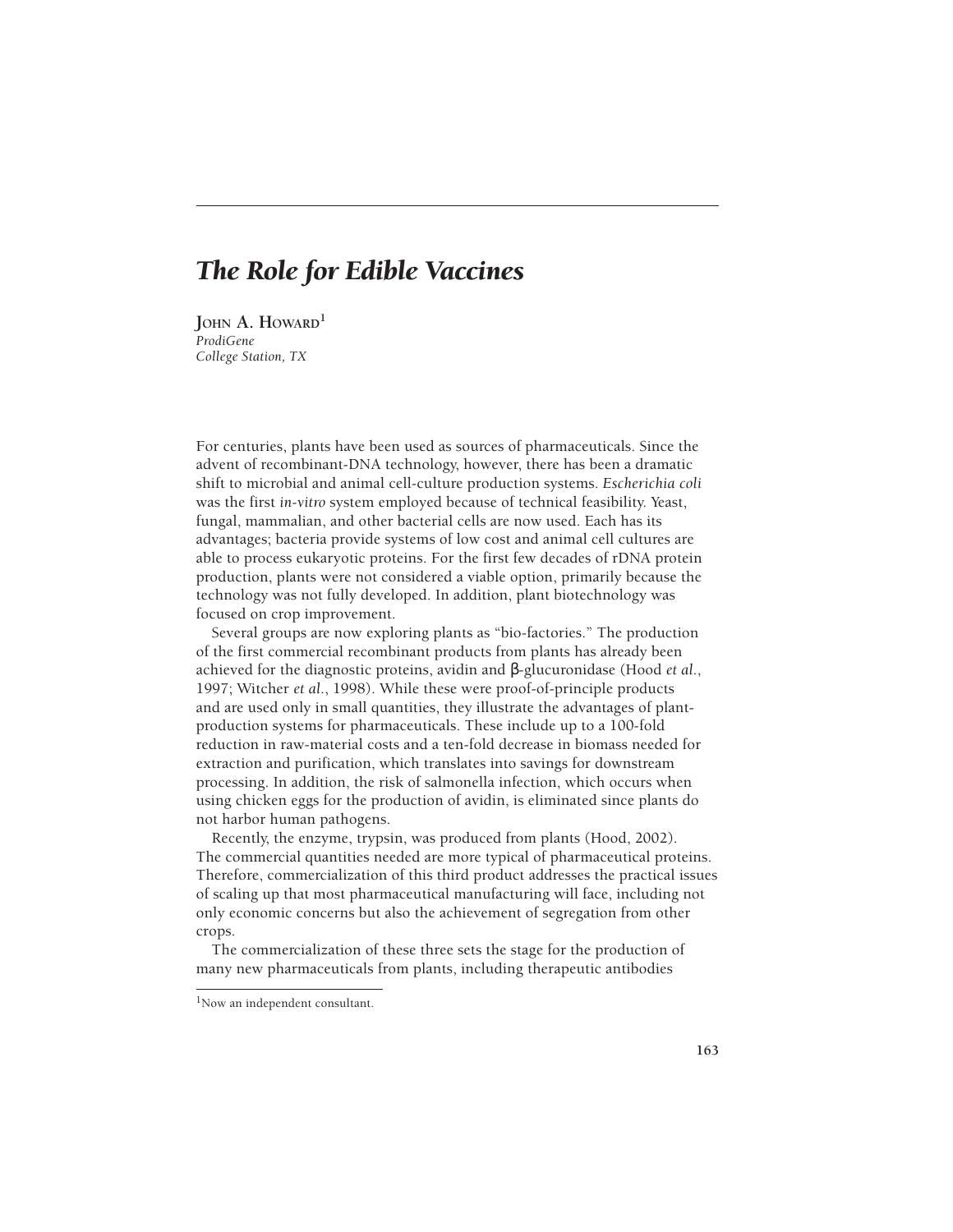(Daniell *et al.*, 2001). One that we have worked on is aprotinin, which is effective in reducing blood loss in surgical procedures, but is costly based on its current supply from bovine lungs. Plants offer a low-cost production system, but it is critical that the protein is identical to bovine-produced material. We have been able to demonstrate chemical and functional equivalence *in vitro* (Zhong *et al*., 1999) and are now preparing to show *in-vivo* equivalence.

These current and upcoming products demonstrate the role of plants as sources of materials free of animal pathogens and at lower cost. Plants, however, may provide additional benefits for the production of vaccines. This is being studied by a number of groups (Daniell *et al.*, 2001), and I will discuss our work in some detail. The basic question is: what are the benefits of using plants in contrast to other systems to produce vaccines? This can be summarized as safety, cost, and convenience, which extrapolate to greater accessibility worldwide.

## **ADVANTAGES OF EDIBLE PLANT-BASED VACCINES**

*Safety* Although they have been used for decades, and benefits have far outweighed risks, there have been some problems with vaccines based on killed or attenuated viruses. With the advent of rDNA, however, safer vaccines called "subunit vaccines" have been the preferred choice. The protein from the viral capsid is used to produce the vaccine, and this protein alone cannot cause infection. In theory, these viral proteins could be produced in any of the current production systems, but plants offer particular advantages. First, some eukaryotic proteins do not express well in prokaryotic systems, possibly due to cellular processing requirements that are present only in eukaryotic cells. Therefore, many of these proteins are expressed in animal systems. However, animal systems can harbor human pathogens and must be screened to ensure that such are not part of the subunit-vaccine product. Plants, in contrast, are inherently safe since they do not harbor human pathogens (or prions, the agent responsible for mad cow disease). In addition, if we choose a food-based crop, there is added safety. Maize, for example, has been a source of food for humans for centuries and its safety is thus proven. There is no added risk from the production system or the delivery system. Furthermore, agronomic and foodprocessing aspects have been extensively studied; one can argue that we know more about the production of maize than of any other crop in North America.

*Cost of Goods* The cost of a vaccine includes the expenditures involved in producing the raw material, and purification and formulation. Raw-material costs are shown in Table 1. Best-case scenarios are shown for each of the systems, illustrating the advantage of using plants. Production of pharmaceutical proteins from maize is at least an order of magnitude less costly than from other systems. Compared to mammalian cell-culture systems, plants are several orders of magnitude more economical.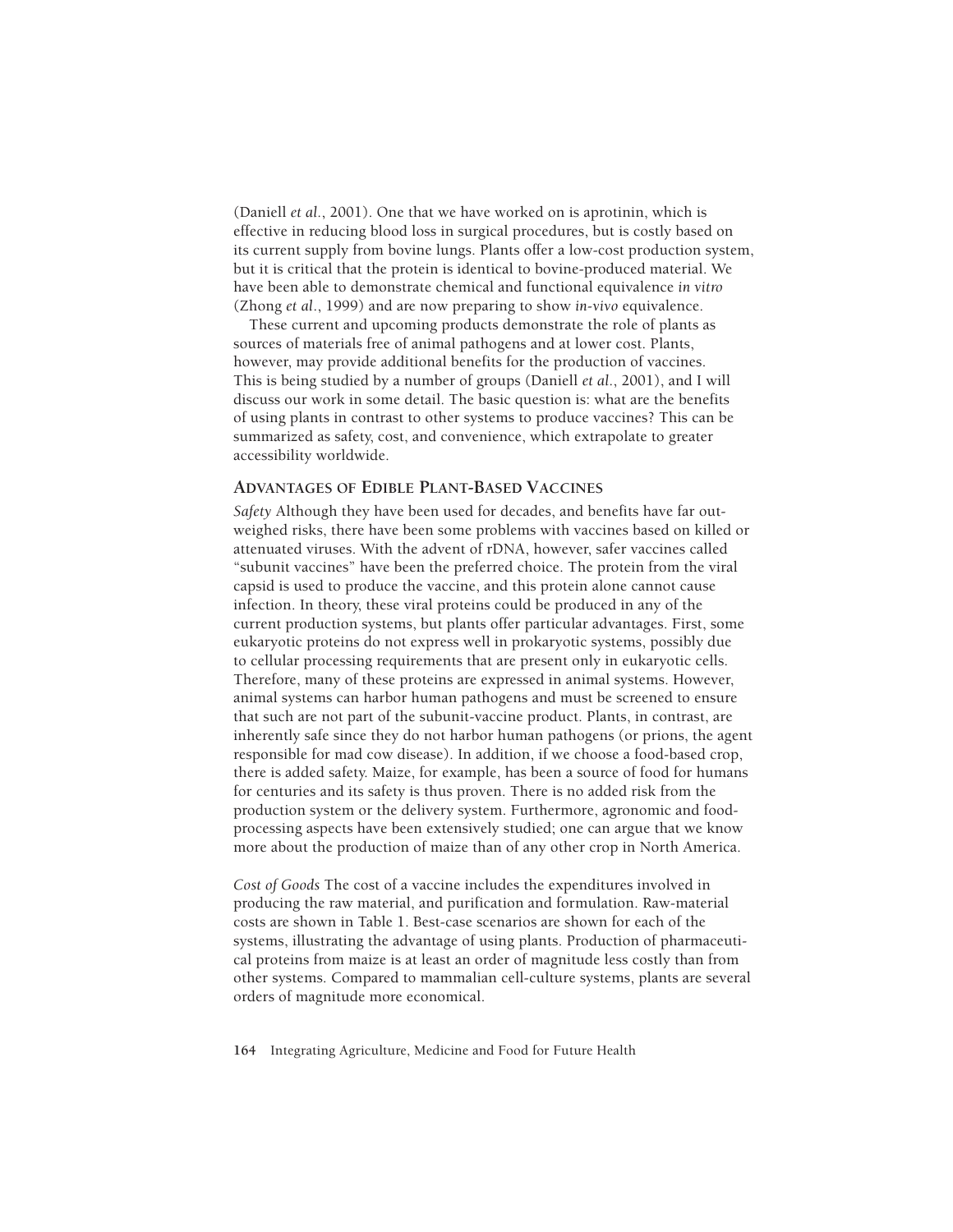| TABLE 1. APPROXIMATE RAW-MATERIAL COSTS FOR<br>PHARMACEUTICAL MATERIAL. |               |  |  |
|-------------------------------------------------------------------------|---------------|--|--|
| System                                                                  | $\frac{f}{g}$ |  |  |
| Chinese hamster ovary (CHO) cells                                       | 100           |  |  |
| Transgenic chickens/eggs                                                |               |  |  |
| Transgenic goats/milk                                                   |               |  |  |
| Microbial fermentation                                                  |               |  |  |
| Plants                                                                  | 0.1           |  |  |

*Rapid Scale-Up* Rapid scale-up of production is of particular importance to make vaccines available during epidemics. Table 2 compares time requirements for scaling-up for several different production systems. In this comparison, we assume that we have identified the vaccine product, and are limited only by our ability to increase production. Because of the rapid turn-around time for maize and the large multiplication factor for each generation (~200-fold increase every four months), we can go from 1 g to 8,000 kg in less than a year, a scale-up not achievable with non-plant systems.

| TABLE 2. RAW-MATERIAL SCALE-UP STARTING WITH 1 G OF |
|-----------------------------------------------------|
| RECOMBINANT PROTEIN.                                |

| System             | 200 g     | $40 \text{ kg}$ | $8,000 \text{ kg}$ |
|--------------------|-----------|-----------------|--------------------|
| ProdiGene's        | 4 months  | 8 months        | 12 months          |
| Transgenic animals | 6 months  | 5 years         | Not practical      |
| Fermentation       | 4 months  | 3 years         | 3 years            |
| CHO cells          | 18 months | 3 years         | Not practical      |

*Direct Delivery* The greatest benefit of plants such as maize is that they can be used as an edible product for the oral delivery of vaccines. Clearly, oral delivery has a tremendous advantage in convenience. The elimination of shots and need for medical assistance, with the formulated dose of medication as, say, a wafer, would be a leap forward in vaccine delivery. This also translates into reduced dependence on refrigeration. Since corn-grain proteins are stable, recombinant proteins could be stored (for years) and transported at ambient temperatures. This would promote vaccine use in developing countries that are in greatest need but are inadequately equipped with large-scale refrigerated storage and transportation facilities.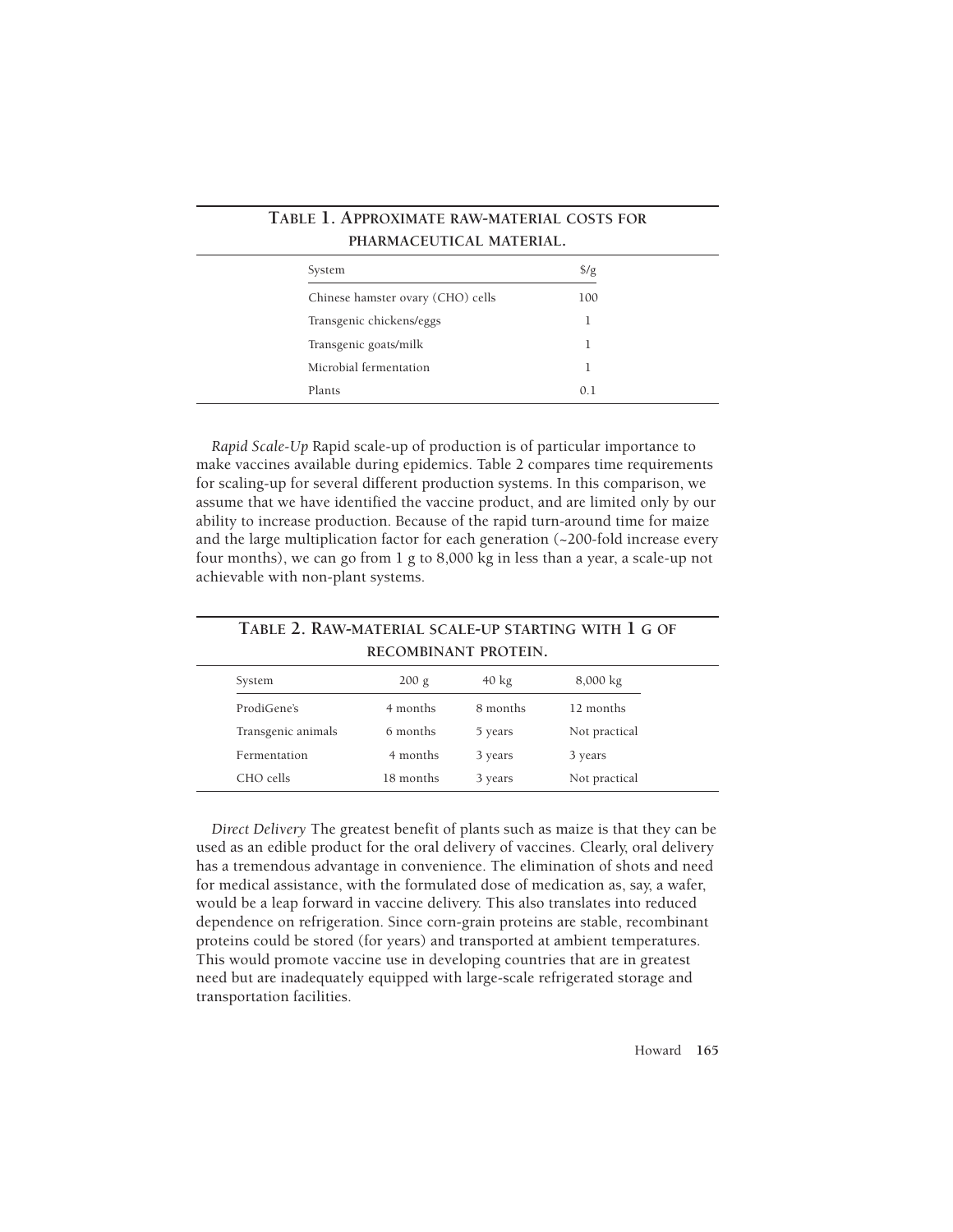Another aspect of direct delivery relates to greater reduction of cost of goods. As stated above, the raw-material cost for pharmaceuticals can be reduced with plants, but, in addition, the cost of goods for the administration of the vaccine is reduced, as a result of elimination of needles, syringes, and medical assistance. Figure 1 represents an approximation of the overall costs of a vaccine. The raw-material expenditure represents a small percentage of the total cost of the delivery system. Edible vaccines in corn could reduce the overall cost to the patient by over 90% compared to injectables, by reducing the need for purification, needles and syringes, and medical assistance.



**Figure 1. Cost comparison: injectable vaccine** *vs.* **ProdiGene's.**

To appreciate the potential, let's consider a hypothetical example: the production cost of a purified vaccine is \$1 per dose, and a dose contains 10 μg of protein. We assume that it will take a thousand times more protein for an edible vaccine than for an injectable product. With current systems, this translates the cost of an oral dose to \$1,000. Of course, this would be unacceptable for most people in the developed world and impossible for those in developing countries. Using the same assumptions, however, the cost of a corn vaccine to give a 1,000-fold increase per dose could be as low as \$0.01. This translates not only into cost reduction, but, in many cases, the difference between obtaining a vaccine or not.

The next advantage of using corn as the delivery system relates to compliance with vaccination regimes. Having patients take booster applications would be much more realistic if they could take an oral vaccine instead of having to go to medical facilities for secondary injections months or even years later. This translates into a much more effective vaccine.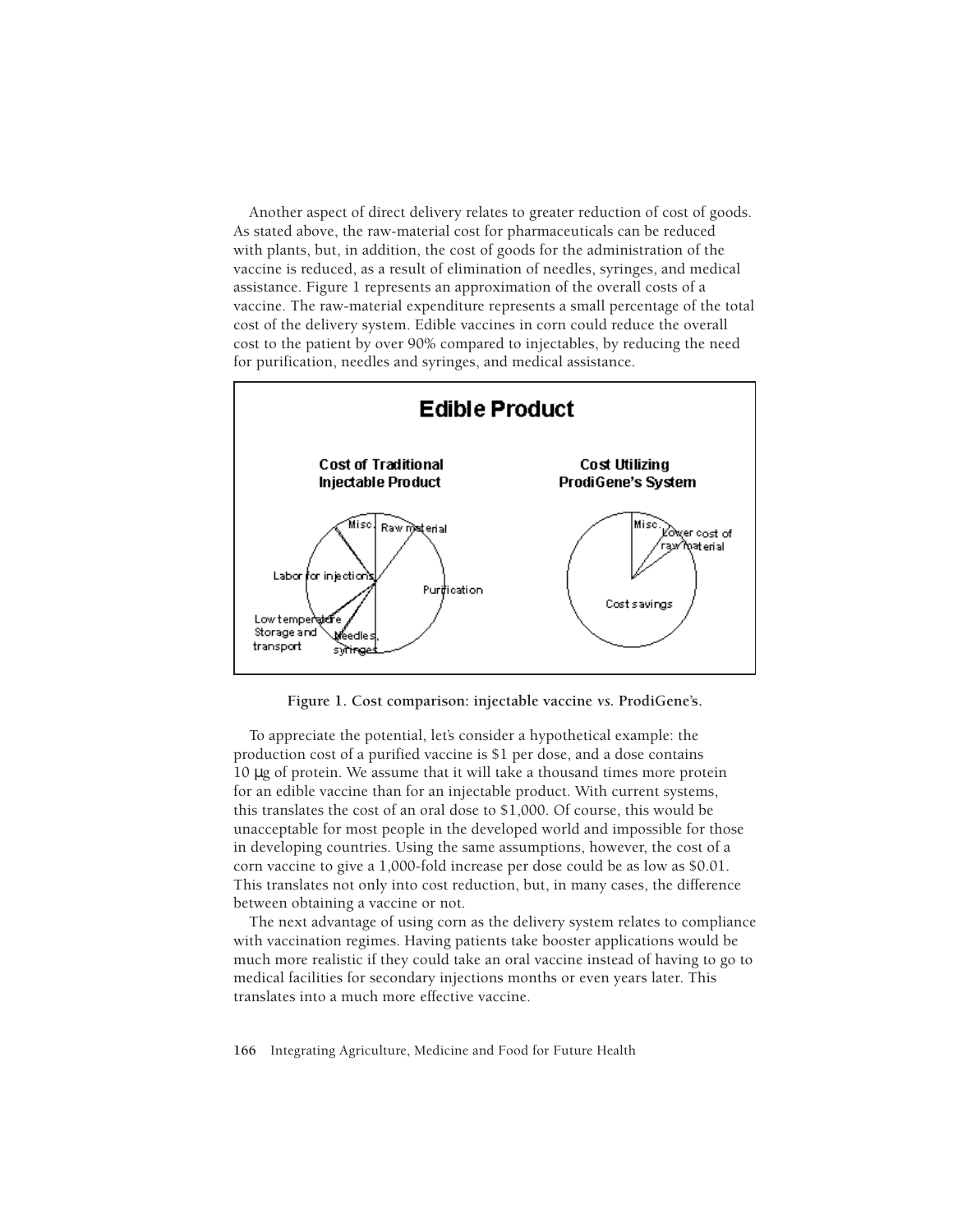The advantages of convenience and cost will translate into vaccines being available in parts of the world where none were available before. This brings the potential for global vaccination, with the possibility of eliminating certain diseases. In addition, these vaccines may be added to feed to prevent infectious diseases for animals and to address food-safety issues where animal pathogens would put humans at risk (*e.g. Salmonella* spp*., E. coli* O157:H7).

#### **TECHNICAL CHALLENGES**

While edible plant vaccines have tremendous theoretical advantages, none are␣ on the market today. A series of hurdles must be overcome. The technical challenges can be divided into categories: the vaccine must survive the gut, must elicit an immune response, and, finally, must provide protection. Here are some examples to illustrate progress in these areas.

The first technical challenge for a potential edible vaccine is to keep the protein from being degraded upon ingestion long enough to have immunogenic activity. Current dogma predicts that proteins taken orally will be completely degraded in the digestive tract, with insufficient time to elicit an immune response. We tested this theory using avidin, as an example of a typical antigenic protein, by administering it to mice and looking for intact avidin in fecal material. When produced in transgenic maize and fed to mice in cornmeal, intact avidin, as well as major degradation products, was detected in fecal extracts (Bailey, 2001). However, when fed orally to mice in liquid form, fecal extracts contained no avidin or partial breakdown products. This "bio-encapsulation" could be the consequence of several factors, including higher degree of stability of the protein in corn or slow release of avidin from the corn granules. Current micro-encapsulation techniques for slow release of orally-fed protein products frequently include a carbohydrate matrix and protease inhibitors, components that exist naturally in maize kernels.

The next technical question beyond survivability in the digestive system is: can the protein produce an immune response? To test this, we cloned the gene for the S-protein from transmissible gastroenteritis virus (TGEV) and produced TGEV-S corn. Swine were then fed either control or transgenic corn prior to exposing them to live virus. The TGEV-S-fed swine demonstrated large increases in antibodies to the virus (Lamphear *et al*., 2002). No significant response was seen with control corn. This illustrates that immune responses are obtainable via the oral route.

The next question was whether this immune response would provide protection. Animals were fed TGEV-S corn or given the commercial TGEV vaccine by injection. The results showed that treatment with TGEV-S corn was successful in protecting animals from disease symptoms with results similar to those obtained with the commercial vaccine (Streatfield *et al.*, 2001; Lamphear *et al*., 2002).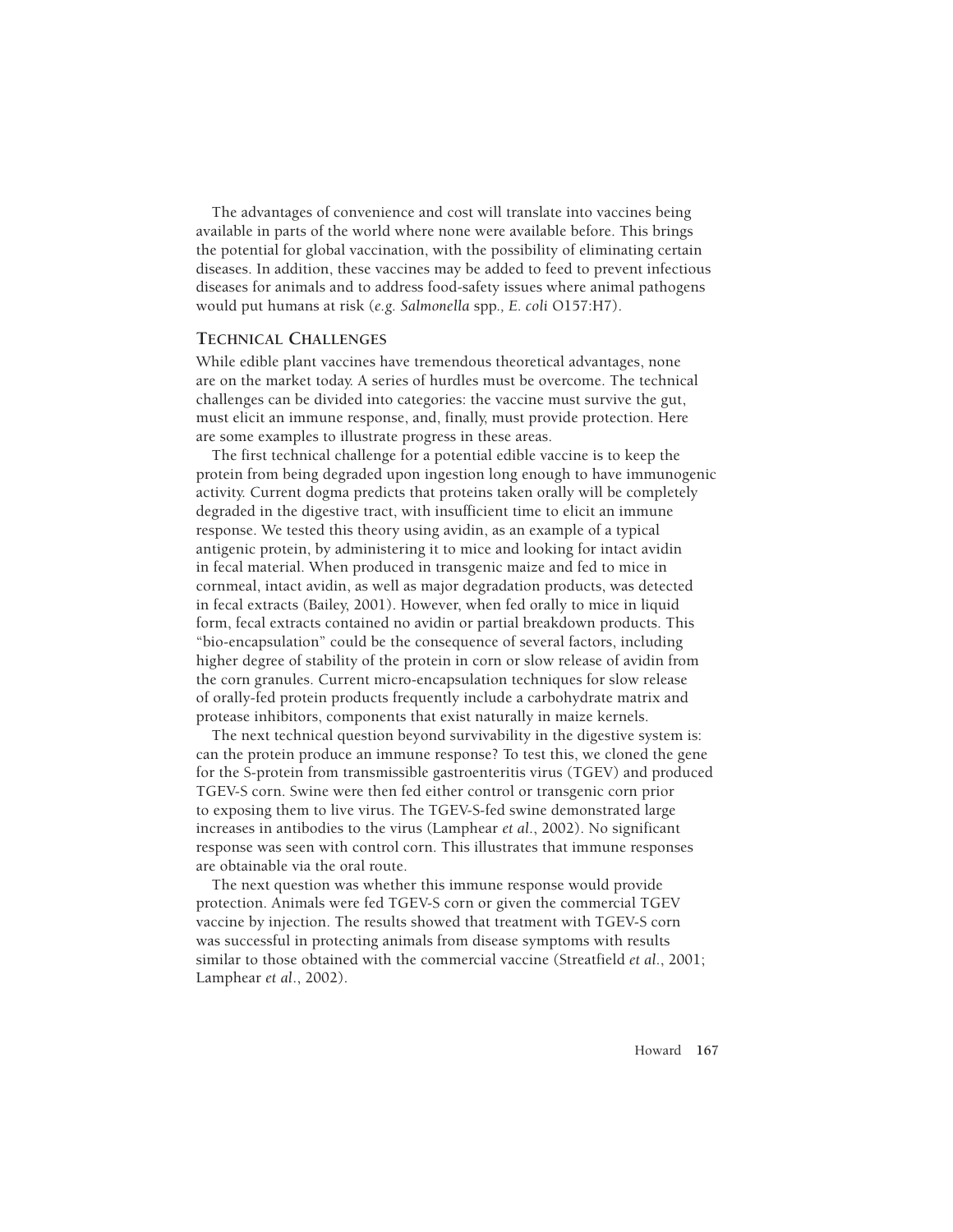This practical example clearly shows that technical challenges can be overcome to provide an effective vaccine. Since the vaccine is in feed-grade material, not only are costs lowered but there is added flexibility and convenience in delivery.

The fact that edible corn vaccines can be practical for animals leads to the next question: will they work in humans? To address this, we examined traveler's disease which is caused by a strain of *E. coli* that produces heat-labile enterotoxin. This molecule consists of one A subunit and five B. The B subunit (Lt-B) does not possess toxin activity, but can induce an immune response. We,␣ and others (Haq *et al*., 1995; Streatfield *et al*., 2001), examined Lt-B first in mice to see if it would induce an immune response when produced in plants and given orally. When challenged with the heat-labile toxin, the mice were protected from its effects after being fed Lt-B transgenic corn (Streatfield *et al*., 2001).

With efficacy demonstrated, our attention turned to how to make a practical version of a corn vaccine for humans. In is preparation, we examined homogeneity of the starting material, stability, processing requirements, and any adverse effects on the health of the animals.

The first practical question was: is the gene stable in maize? The examination of several corn lines revealed no indication of instability. In addition, the expression product was also found to be consistent in these seed lines and homogeneous in bulk grain samples (Streatfield *et al*., 2002).

By fractionating the grain, enrichment in Lt-B is possible. The mechanical process routinely performed on corn seed increases the concentration of Lt-B in the germ more than 5-fold when compared to the whole seed. This results in much lower amounts needed to feed patients, which is critical to achieving a manageable dose (Lamphear *et al.*, 2002).

Palatability is also critical. Although eating whole kernels is conceivable, processed corn—as puffs, flakes, wafers, *etc*.—is more appetizing. Processing is typically done at high temperatures, which could result in loss of activity. As an example, Lt-B exists as pentamers that have high immunogenicity, but heat denaturation produces monomers with reduced activity. However, processing conditions have been modified to produce the Lt-B pentamers in corn puffs (Streatfield *et al*., 2002).

The last parameter we examined was whether this material would have any adverse effects on the health of the mice. There is no reason to suspect health problems, and, indeed, we observed no differences in any way in a comparison with mice fed control corn, including no changes in weight gain and no signs of diarrhea associated with the disease (Lamphear *et al*., 2002).

In conclusion, the edible Lt-B-corn vaccine has been shown to be efficacious in mice. We can process the corn into a palatable form for human consumption. The product is stable and safe. We are now preparing for human clinical studies, which are expected to begin shortly.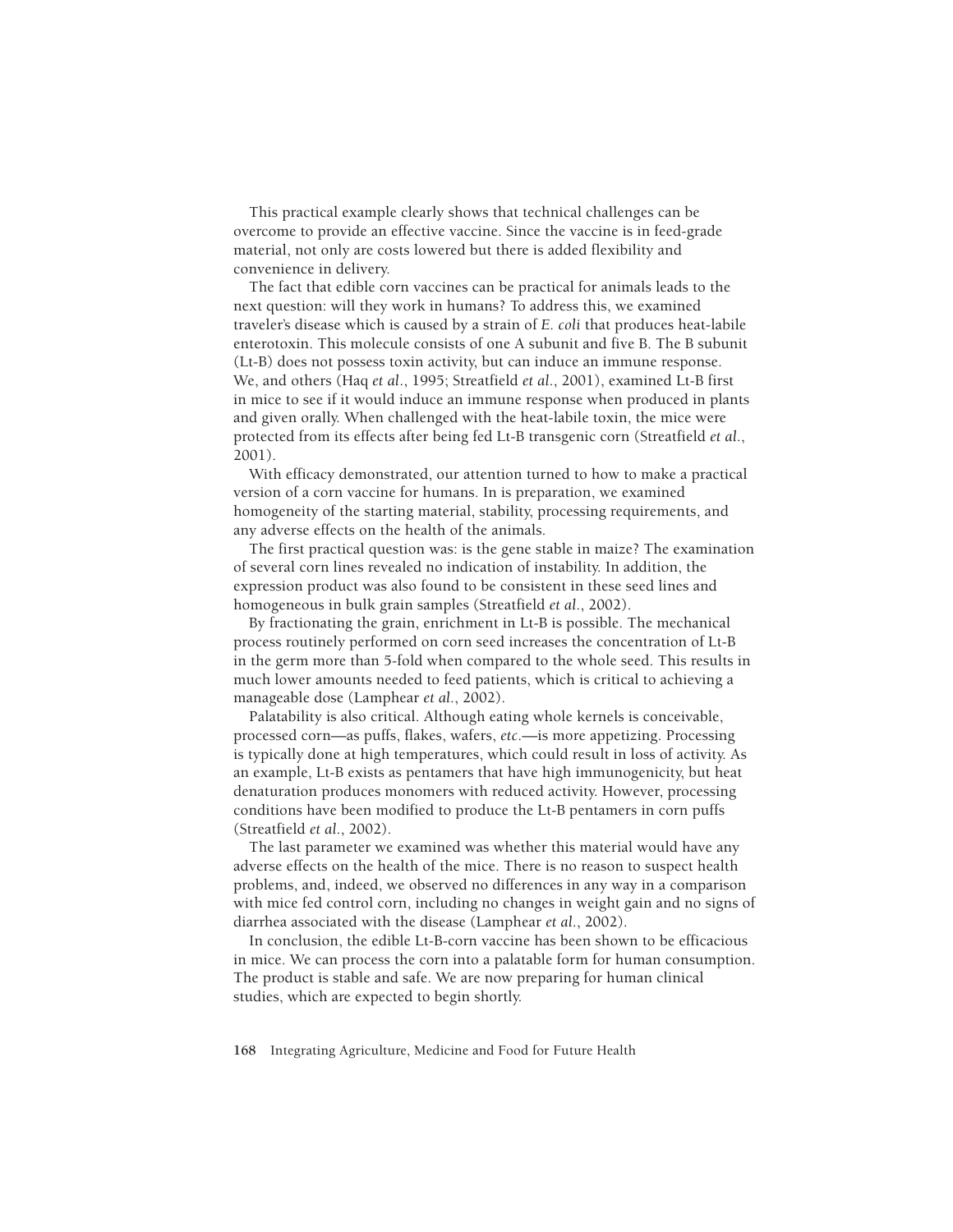Traveler's disease is an excellent example of how edible vaccines can work, and we are now focusing on two other vaccines. The first is hepatitis B. We have already expressed the surface antigen in corn and have preliminary evidence of immune responses in animals. (B.J. Lamphear, personal communication). Hepatitis B is a major infectious disease with 300 million carriers worldwide. Symptoms include cancer, sclerosis of the liver, and, in some cases, death. It is the most common sexually transmitted disease. While an injectable vaccine exists, the availability of an edible vaccination would be a vast improvement, allowing its use in inaccessible areas and with better compliance.

The second major target is an AIDS vaccine. Many groups are developing injectable subunit vaccines for this disease. Although injections work well in some countries, this method of delivery will be difficult, if not impossible, in Africa and Asia because of cost and transportation and refrigeration requirements. Early results indicate that this type of subunit vaccine can be expressed in maize (M.E. Horn, personal communication).

#### **SAFETY ASSESSMENT OF THE FOOD CHAIN**

Although subunit vaccines in maize promise to provide a safe product with great advantages, there are concerns. In particular: can these products inadvertently enter the food chain and what preventative measures are in place?

In an attempt to address these questions, we have developed a general model for assessment. This is similar to other models used for a variety of non-food products that have the potential to enter the food chain. It is based on the fact that the risk is proportional to the inherent toxicity or activity of the molecule and the exposure.

#### Risk  $\propto$  (inherent activity) **x** (exposure)

The risk is zero if either the activity or exposure goes to zero. While this is the over-simplified version that the general public likes to hear, it is, in fact, a myth. Absolute zero cannot be achieved with any current food-safety concern, and this applies to rDNA technology. This is not to say, however, that our food is unsafe, rather that all compounds have the potential for detrimental activity when taken at high enough doses. The corollary is also true; all compounds will show no activity when given at low enough doses. This is true for commonly eaten items such as table salt, nutrients such as fats, and drugs. None of these have effects at low doses, all are beneficial at moderate doses, and, in extremely high doses, can be detrimental.

What is critical is the exposure to these compounds in relation to their inherent activity.

Exposure  $\propto$  (concentration) **x** (time)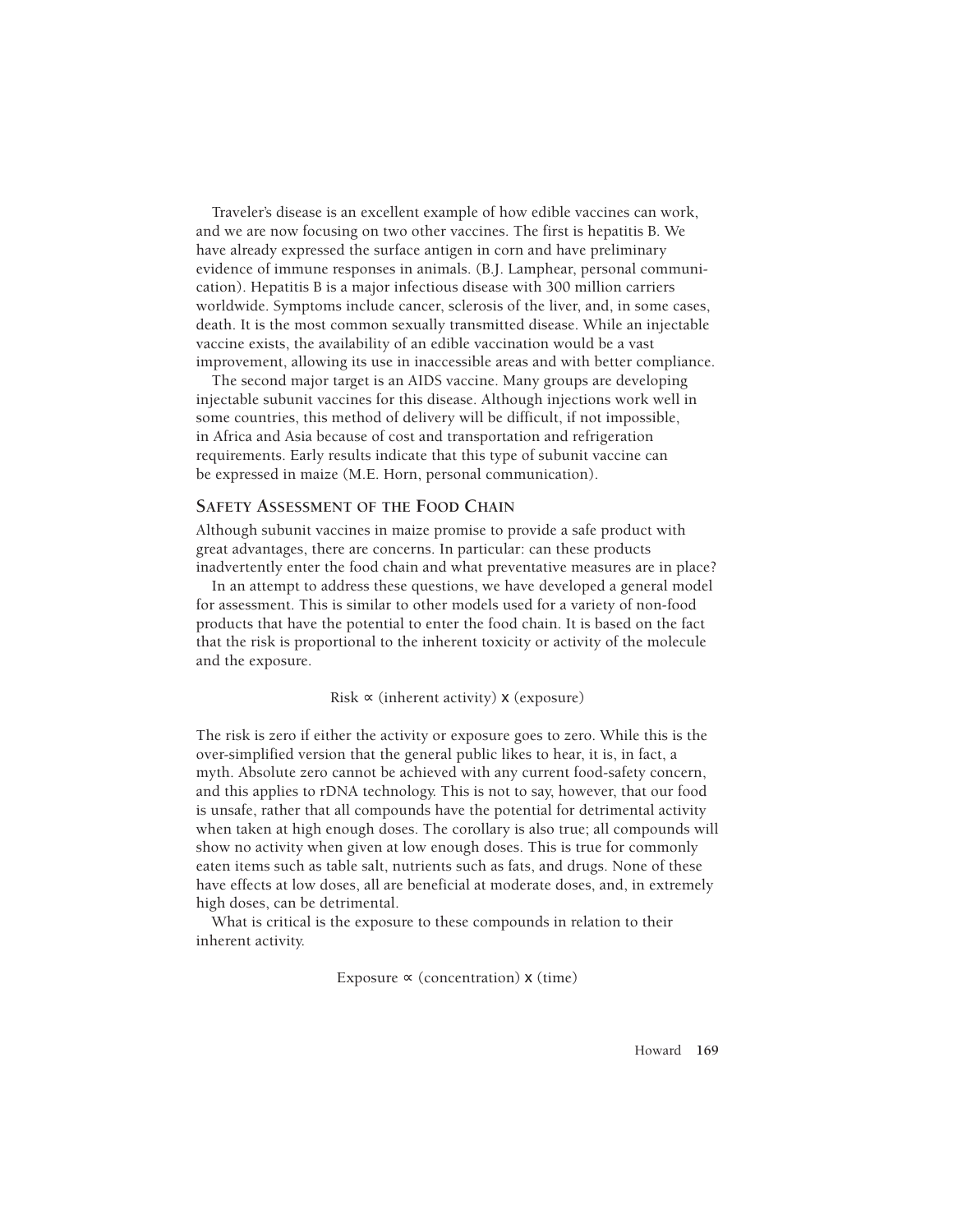The concern over food safety then is: what is the level of our exposure? It is impossible to prove that exposure is zero. It can be proven only to be below a␣ certain limit. As an example, if we test for 1 part in 100, we can say our exposure is below 1 in a 100. If we set this for 1 part per 1,000, likewise, this will be our exposure limit. Therefore, the question arises of how do we set the limit: should it be based on safety or detectibility?

We advocate that the unintentional exposure limits for edible vaccines be based on safety considerations. The first question then is, what kind of toxicity do subunit vaccines have? Generally these molecules are considered to be nontoxic. Primarily they are structural proteins for the virus. Although they may have some detrimental effects at high concentrations, it has not yet been observed. Furthermore, subunit vaccines have been injected into humans for decades without any known adverse effects. This is in contrast to pesticides, for example, which are known to be detrimental at low concentrations. Therefore, we would not expect any detrimental activity due to subunit vaccines unless one is exposed to much higher concentrations than known poisons. However, a true risk assessment cannot be done since we do not know the hazard. While we do not propose to keep giving higher doses until we see a hazard, we can use what is known about levels that have been shown to be safe and compare tolerances to other compounds. Regulatory agencies have examined exposure limits for pesticides, as an example, to determine the safe limit of exposure. Table 3 lists exposure limits for some compounds commonly present in corn. These limits have been set with the assumption of presence in our commoditycorn supply. Regulatory agencies have determined that these compounds show no effects when below the set tolerances.

|               | TABLE 3. FOOD TOLERANCES FOR KNOWN HAZARDS. |  |
|---------------|---------------------------------------------|--|
| Compound      | ppm                                         |  |
| $2,4-D$       | 0.5                                         |  |
| Nicotine      | 2.0                                         |  |
| Malathion     | 8.0                                         |  |
| Paraquat      | 0.05                                        |  |
| Glyphosate    | 1.0                                         |  |
| <b>Hexane</b> | 25                                          |  |

In comparison to vaccines, which have not shown any toxic activity, these compounds have known detrimental effects at low concentrations. They also have other characteristics that create concerns, warranting lower exposure limits. As an example, pesticides are typically heat-stable, whereas proteins are readily degraded by heat. Pesticides are normally stable in the digestive system, whereas proteins are normally degraded in the digestive tract. In the environ-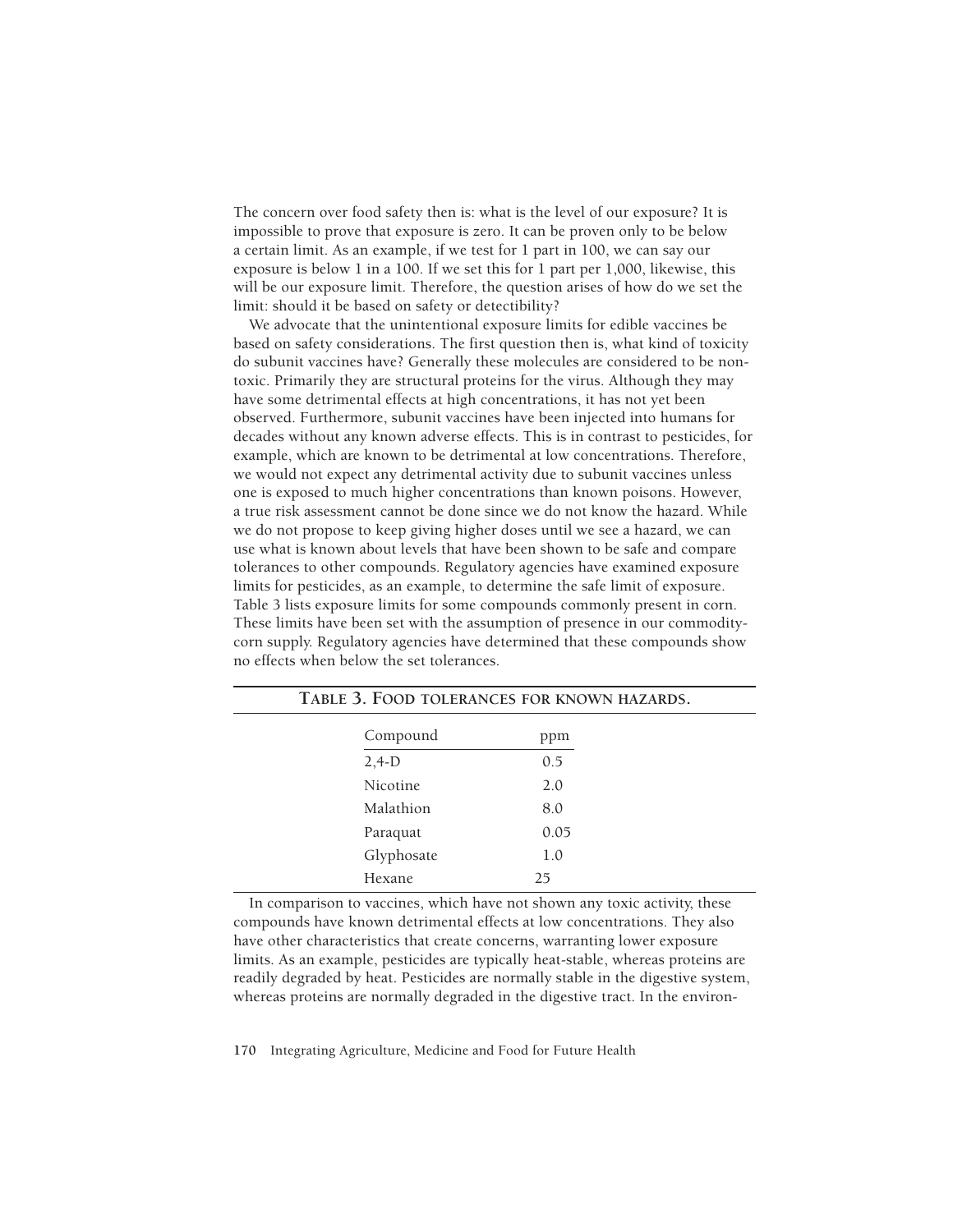ment, pesticides are relatively stable whereas proteins are usually degraded. Even though, in our system, the proteins are more stable than in solution, their instability is still high compared to other synthetic compounds. Many pesticides are halogenated hydrocarbons and, therefore, some of their breakdown products are toxic; proteins break down to amino acids, which are common nutrients. Therefore, logic dictates that the limits of exposure for vaccines are much higher than those for known toxins.

While subunit-vaccine toxicity seems unlikely, another concern is that a vaccine may evoke an unintentional immune response. What problems could this cause? At ProdiGene, we have spent the past five years and millions of dollars trying to evoke an immune response in animals utilizing oral delivery. We have found that high concentrations with repeated exposures are needed. It is illogical to argue from an efficacy position that oral vaccines will not work unless repeated high doses are given, and at the same time, argue that a onetime low dose entering the food chain would cause great danger. The answer to this dilemma is that we must address it in a quantitative manner to determine where the limits of exposure are set to see no effect or to see an immunogenic effect. A quantitative model can take into account the specifics of this system, including antigenicity of the vaccine, to set a limit of exposure that would be far below any concentration that would give the slightest effect. Containment systems can then be designed around the safety criteria. The containment system must include a series of steps to cover the growing, harvesting, transporting, storage, and processing of the grain. Because of recent fears of contamination, resulting largely from the StarLink™ story, the public has focused on corn pollen and there is confusion over the systems under which maize is grown.

Basically, there are three types of growing system. The first is for commodity grain. You can grow what you want, where you want, and however you wish to grow it. This system is used for producing most corn in the United States. The second system, identity preservation, allows you to grow when and how you like, however, there are specifications concerning the type of corn produced, and economic incentives exist to prevent commodity corn from mixing with the segregated product. The third system is the Identity Containment System, which specifies what crop is grown where, and how. These parameters are directed by companies such as ProdiGene, and include regulatory oversight.

ProdiGene's Identity Containment System includes many procedures that differ from those used to grow commodity food crops, and are summarized in Table 4. Included are a set of written standard-operating procedures for all steps in the process, and legal contracts between the grower and the company.

There are economic incentives for identity containment such that the grower will want to comply. The typical area requirement is around 1,000 acres for identity-contained crops—with which the extra steps must be taken—whereas 75 million acres of commodity corn are grown annually in the United States.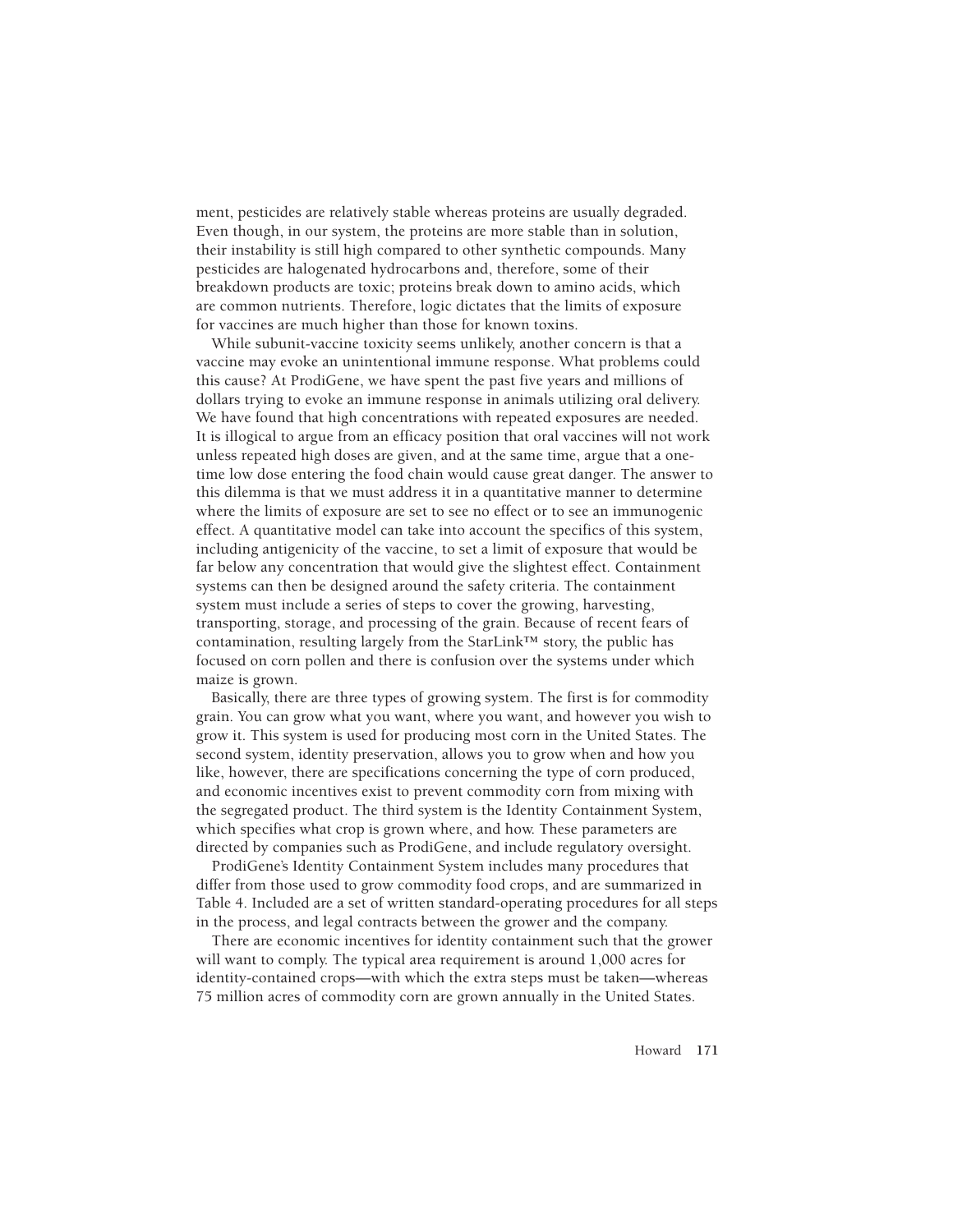|                                                             | Commodity                  | Identity preserved                | Prodigene's ICS <sub>SM</sub>                                       |  |
|-------------------------------------------------------------|----------------------------|-----------------------------------|---------------------------------------------------------------------|--|
| Component                                                   | Objective                  |                                   |                                                                     |  |
| Maximize grain<br>yield                                     |                            | commodity corn                    | Prevent exposure FROM Prevent exposure TO or<br>FROM commodity corn |  |
| <b>GENERAL</b>                                              |                            |                                   |                                                                     |  |
| SOPs                                                        | None                       | None                              | Required                                                            |  |
| Legal contracts                                             | None                       | Optional                          | Required                                                            |  |
| Economic incentives<br>above commodity                      | N/A                        | \$.15-.35/bushel                  | \$.50-1.00/bushel                                                   |  |
| Typical acreage                                             | 75,000,000                 | 1,000,000                         | 1,000                                                               |  |
| <b>GROWING</b><br>Grower's seed                             | Purchased                  | Purchased                         | Licensed                                                            |  |
| Location of plots                                           | No restrictions            | No restrictions                   | Pre-approved locations                                              |  |
| Containment required                                        | None                       | <b>None</b>                       | Regulated                                                           |  |
| Regulatory approval                                         | <b>None</b>                | <b>None</b>                       | Required                                                            |  |
| Regular field inspections                                   | None                       | None                              | Required                                                            |  |
| <b>HARVESTING</b><br>Equipment                              | No special<br>requirements | No special<br>requirements        | Dedicated equipment or<br>standardized clean-out<br>required        |  |
| Transport                                                   | No special<br>requirements | Segregated from<br>commodity corn | ProdiGene or its designee<br>must handle                            |  |
| Storage                                                     | No special<br>requirements | Segregated from<br>commodity corn | Dedicated storage<br>containers/facilities                          |  |
| PROCESSING<br>Requirements beyond<br>minimum specifications | None                       | None                              | Regulated by FDA                                                    |  |
| Waste or by-products                                        | Not regulated              | Not regulated                     | Regulated by USDA                                                   |  |

## **TABLE 4. COMPARISON OF SYSTEMS FOR GROWING MAIZE.**

In addition to these general considerations, other conditions vary with the different systems. Identity containment requires approval for where the seed is grown. Agronomic support is also provided by the company and regulatory approval with field inspections is required. Harvesting of the grain also requires special consideration. Commodity corn cannot be mixed with the contained crop. Therefore, dedicated harvesting equipment or thorough cleanout procedures are necessary. The company dictates the transportation requirements of the harvested crop. It is segregated and stored separately, requiring special storage arrangements and facilities.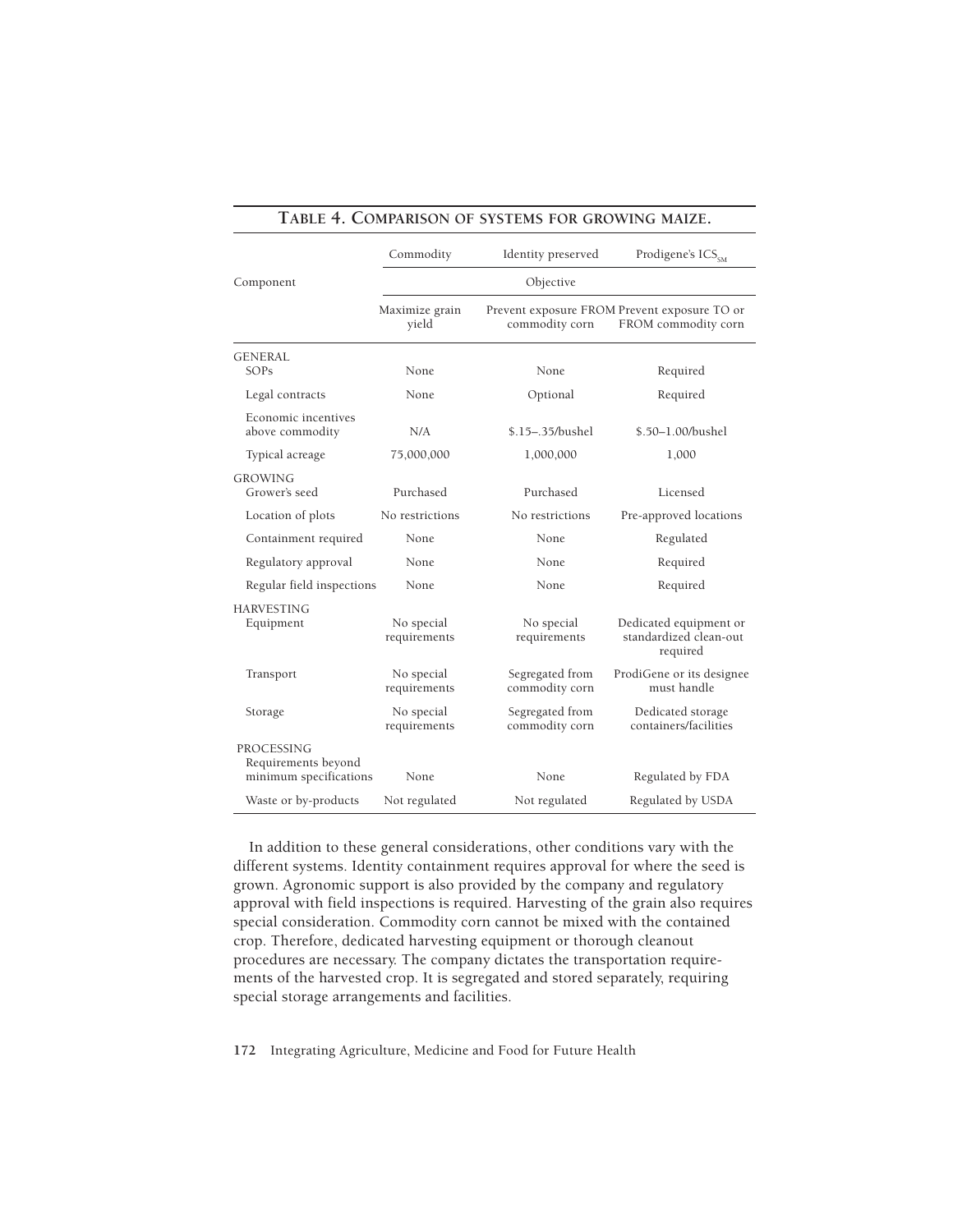When the grain has met the specifications of the regulatory agencies and of the company, it can be processed. The FDA sets processing requirements, which are similar to manufacturing requirements for vaccines from other production systems. Any by-products are regulated by the USDA if they are to go into the food or feed stream. The system for keeping these products out of the food chain thus is highly redundant.

The qualitative description for keeping edible vaccines out of the food chain is useful, but a quantitative assessment is needed. In order to propose a model, we must take into account other parameters. Several characteristics of plants need to be considered, including the following.

- The potential for out-crossing. In the case of maize, there are no weedy relatives in the United States, therefore, out-crossing is not possible.
- If farmers save their seed for future crops, "contamination" could accumulate, carrying the foreign gene. Since corn growers buy new seed each year to capitalize on hybrid vigor, such enrichment of vaccine corn is unlikely.
- What systems are already in place to keep harvested seed segregated? Commercial systems exist for special food and feed corn. These systems have been used for years to grow millions of acres of corn and keep it segregated. Therefore, additional requirements for containment would be a direct offshoot of systems that are already in place.
- The potential for pollen drift differs with different crops. Maize pollen is heavy compared with that of other species. The majority falls within several feet of the parent plant. Also, the pollen has a short half-life, and can lose viability within minutes after it is shed. In addition, many factors are known to reduce pollen flow such as isolation distances, vegetative barriers, and genetic male sterility.
- There is a broad and long-term experience-base. Professional growers and processors have been working with maize for many years.

Using this information, we can construct a model to show the limits of exposure that are possible in the food chain. Some key assumptions are needed for quantitation. The first is that the transgenic crop is grown immediately adjacent to a corn crop with no isolation, and no temporal or genetic barriers utilized. We also assume a high rate of expression for the vaccines, 1% of the total soluble protein in seed. In addition, we assume that the vaccinesynthesizing corn is grown on 1,000 acres or less, typical acreage for most pharmaceutical products. Each year approximately 75 million acres of commodity corn is grown in North America. Therefore, our product represents approximately 0.001% of the total acreage. Any contaminated material entering the food chain would be spread over the total corn acreage if it were to be available to everyone. Alternatively, we could assume that the farmer adjacent to the transgenic crop also segregates that field and collects 1,000 acres, which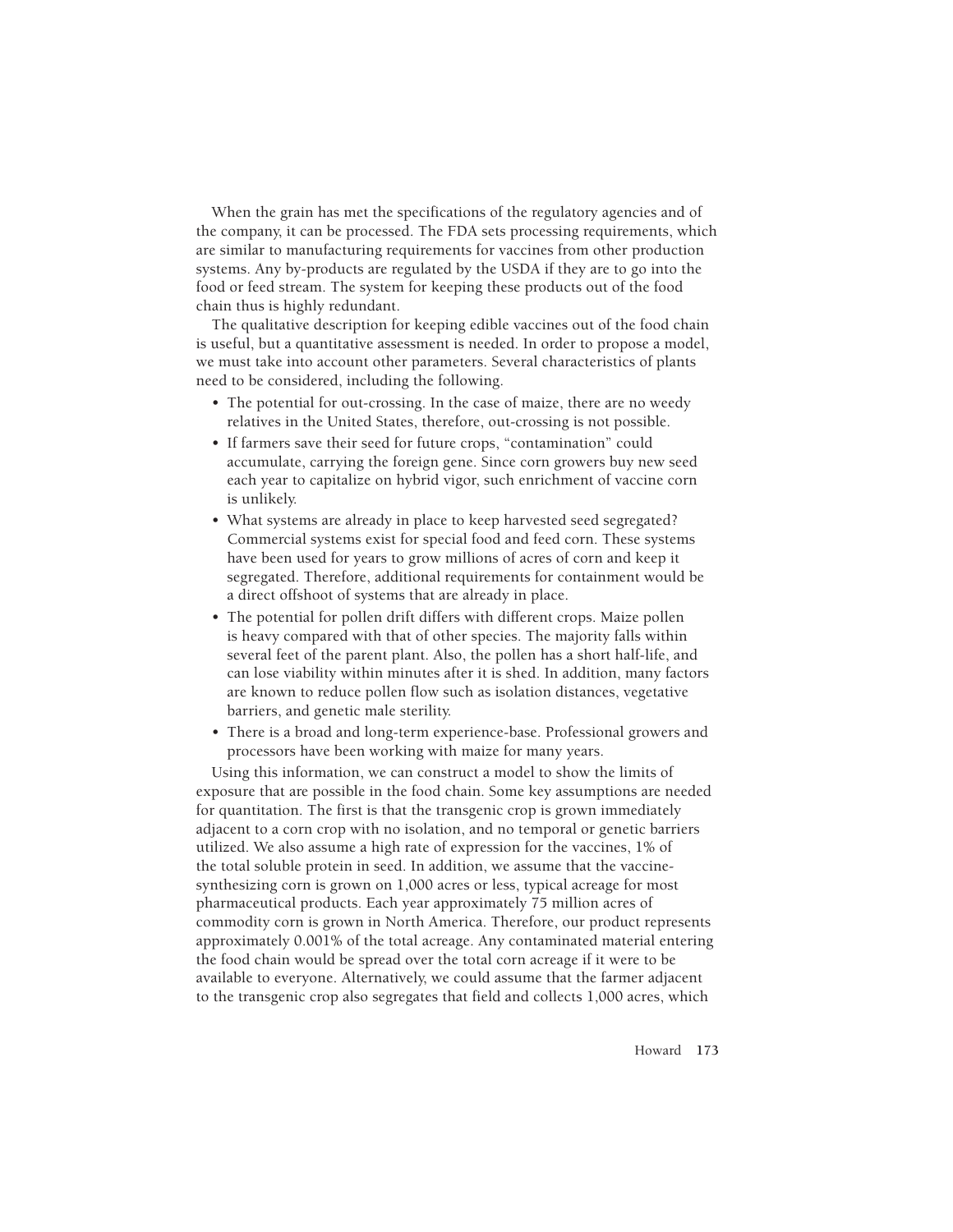goes specifically into food applications. This latter case poses a situation to give the highest concentration of vaccine but least availability to the population at large. These two scenarios represent the extremes. Most situations will fall between these two cases. The last assumption is in terms of how much crosspollination will occur. We have estimated this on the bases on our own experience and data available in the literature, for contained and non-contained growing conditions.

With these assumptions we can model the amount of antigen or subunit vaccine present in food corn (Table 5). The highest concentration is shown when the adjacent grower segregates her/his field, with no containment. In this worst case, the vaccine could be as high as 0.1 part per million. If this were mixed with all corn grown in a year in the United States, it would represent 0.000001 parts per million, again assuming no containment parameters. In either case, these amounts are well below levels that are accepted for most known toxins. Clearly, this model predicts that vaccines will not present any toxicity danger, even without containment. Toxicity then becomes a non-issue for vaccines, as well as for most other proteins that we produce.

|                                 | ppm in grain of commodity corn |                                         |
|---------------------------------|--------------------------------|-----------------------------------------|
| Condition                       | Segregated field               | All corn in the<br><b>United States</b> |
| No pollen control measures      | 0.1                            | 0.000001                                |
| 660-ft isolation                | 0.004                          | 0.00000004                              |
| 1,320-ft isolation              | 0.00004                        | 0.0000000004                            |
| Planting delay with border rows | 0.0000005                      | 0.000000000005                          |

# **TABLE 5. THEORETICAL CONTAMINATION RATES IN FOOD CORN.**

The next question is: would these levels produce an immune response? We explored the possibility that low exposures could induce an unintentional antigenic response. Based on our experience with antigens such as HepBS and avidin, as well as utilizing data in the literature, an antigenic response requires several doses of 1 mg each in humans. To obtain a 1-mg dose with corn grown without pollination control would require 20 lbs of unprocessed corn. This translates into eating the equivalent of 320 bowls of cereal or 320 tacos in one sitting just to receive the minimal dose for a one-time exposure. If we now factor in that corn for human consumption is processed between 100 and  $200^{\circ}$ C, it is likely that the protein will be denatured and generate a muchreduced exposure. If we grow the vaccine crop under containment procedures using physical isolation, temporal isolation, and planting border rows, this reduces adventitious presence by an additional factor of a million.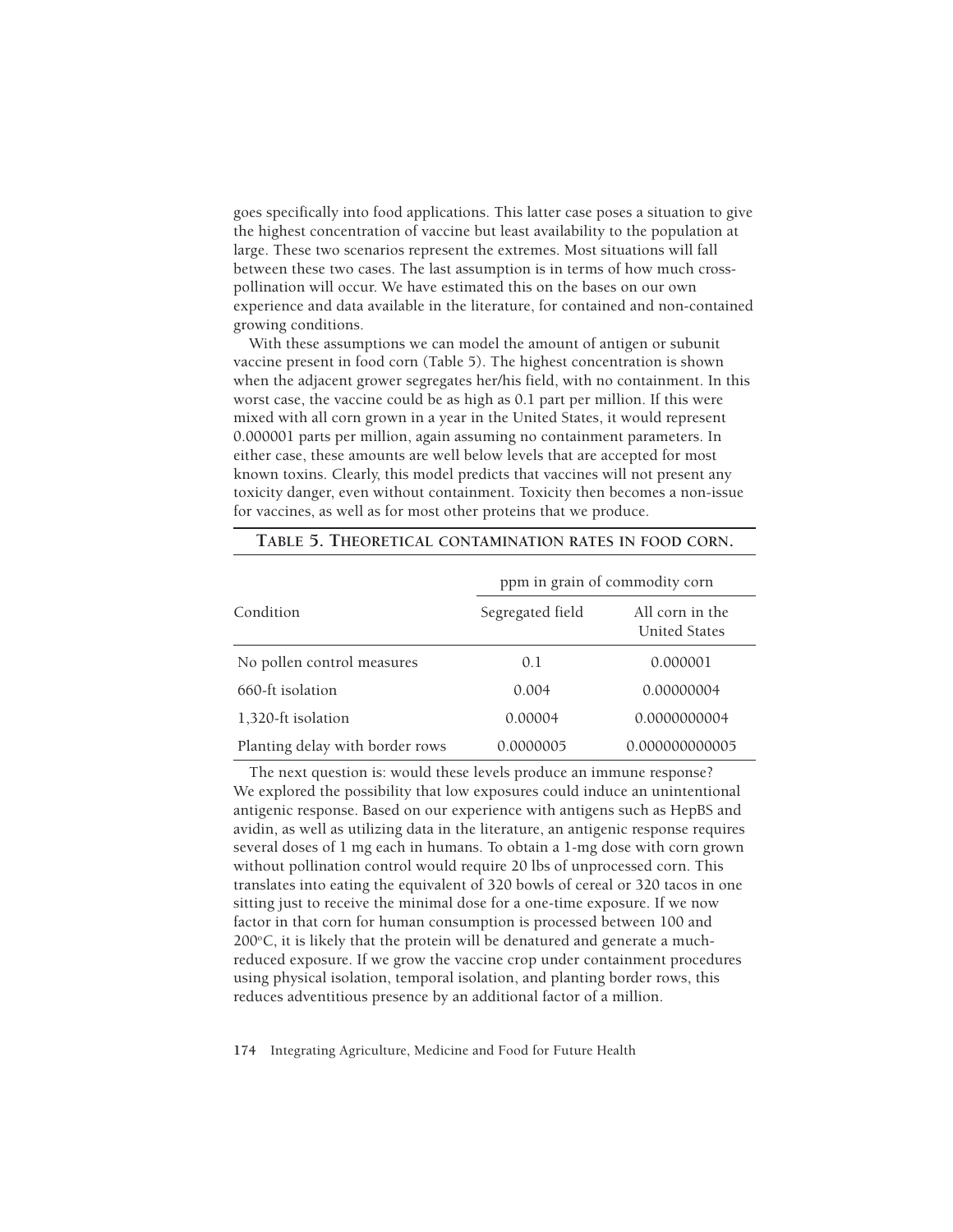Models such as this can differentiate between real and perceived risks. They provide an excellent starting point and can be challenged and revised when new information becomes available. They can be used with large safety margins when we have not fully tested products for toxicity. They can address the concerns of how to keep safe vaccine products on the market and, at the same time, keep the food chain safe.

## **SUMMARY**

Edible vaccines represent a quantum leap forward in the ability to produce safe, efficacious vaccines for worldwide use. This quantum leap could make available vaccinations in developing countries where none exist today, and with greater ease and compliance in North America and Europe. These products have already shown efficacy in limited trials with oral delivery, for humans and animals. We believe that they will be instrumental in eliminating major diseases, such as hepatitis B and AIDS.

A perceived safety concern has been raised about unintended entry to the food chain. Containment procedures are in place to provide an extra buffer of safety while we obtain more information about these procedures. However, our model predicts no effect on food safety even without containment procedures. We need to treat corn as a valuable production factory for vaccines and other pharmaceutical products as we have done for other food-producing organisms. Yeast, for example, is used to produce pharmaceuticals and vaccines, as well as bread and beer. In this way, we will bring beneficial products to the marketplace, to save lives without unnecessary risk.

## **REFERENCES**

- Bailey MR (2000) A Model System for Edible Vaccination Using Recombinant Avidin Produced in Corn Seed, Thesis, Texas A&M University.
- Daniell H *et al.* (2001) Medical molecular farming: production of antibodies, biopharmaceuticals and edible vaccines in plants. Trends in Plant Science 6 219–226.
- Haq TJ *et al.* (1995) Oral immunization with a recombinant bacterial antigen produced in transgenic plants. Science 268 714–716.
- Hood EE (2002) From green plants to industrial enzymes. Enzyme and Microbial Technology 30 279–283
- Hood EE *et al.* (1997) Commercial production of avidin from transgenic maize: characterization of transformant, production, processing, extraction and purification. Molecular Breeding 3 291–306.
- Lamphear BJ *et al.* (2002) Delivery of subunit vaccines in maize seed. J. Control Release 85 169–180.
- Streatfield SJ *et al.* (2001) Plant-based vaccines: unique advantages. Vaccine 19 2742–2748